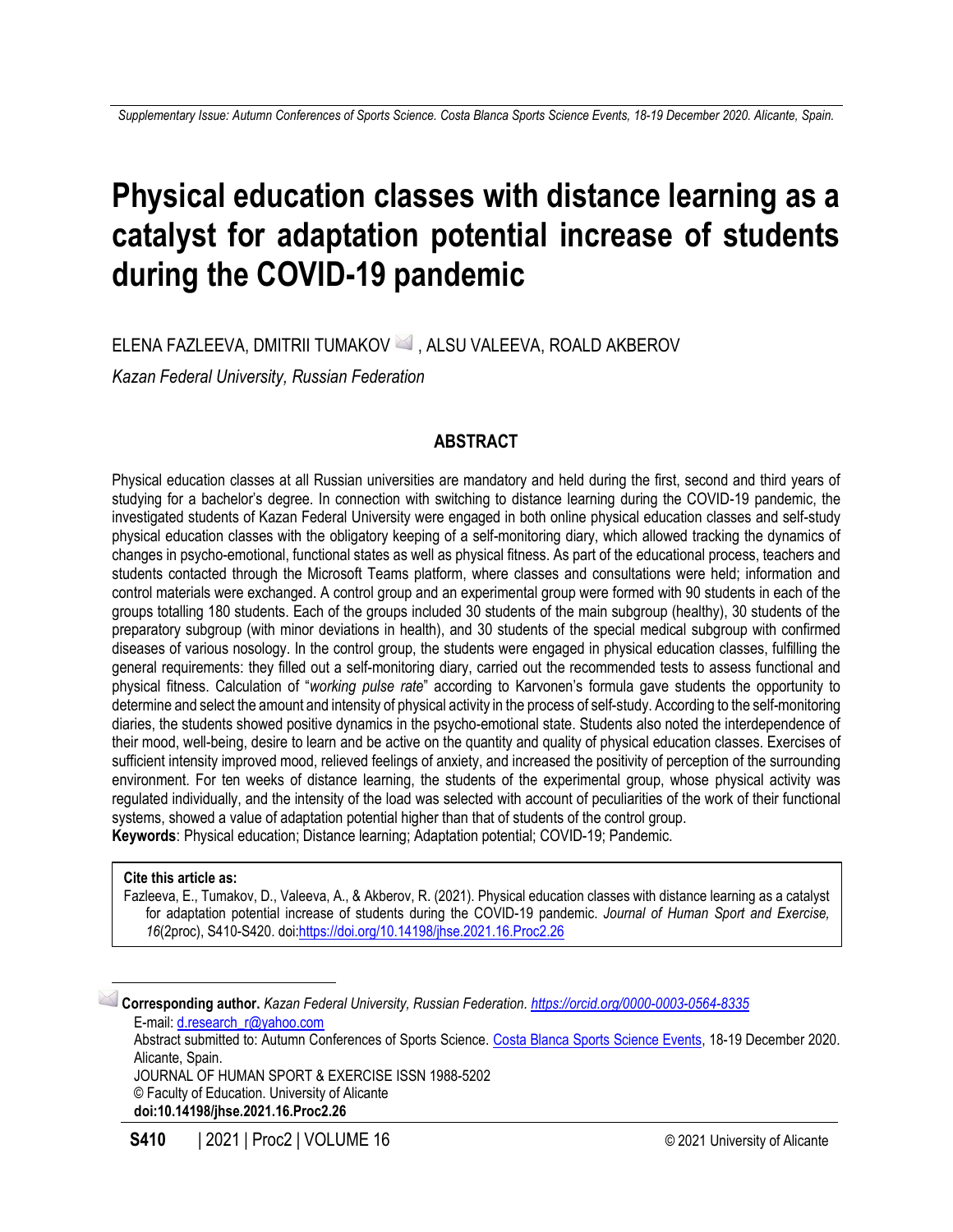# **INTRODUCTION**

Studying the issues related to adaptation of people to changing surrounding conditions such as economic, social, cultural, etc. is always of high importance and requires the search for simple but efficient means that optimize a complex set of psychophysiological adaptive reactions of the human organism to the changes. The relevance of this study is objectively confirmed by recent events associated with the COVID-19 pandemic driven by the SARS-CoV-2 coronavirus. During the pandemic, people all over the world switched from the ordinary rhythm of life to the self-isolation regime, which led not only to minimizing the physical activity (Lippi et al., 2020; Alexandrov, 2020; Milko & Guremina, 2020; Hammami et al., 2020; Nikolaou & Markogiannakis, 2017); but also to the occurrence of psycho-emotional stress, asthenia, panic attacks on the background of the general information load from mass media associated with the threat of contracting a new viral infection (Hyland et al., 2020; Mattioli, et al., 2020; Narici et al., 2020; Zhao et al., 2020; Shevlin et al., 2020; Özdin & Bayrak Özdin, 2020; Cao et al., 2020; Kholodova, 2020). In our previous studies performed before the COVID-19 pandemic (Tumakov et al., 2017; Tumakov et al., 2018; Tumakov et al., 2019), we carried out a number of investigations over undergraduate students of Kazan Federal University (KFU), which is one of the leading universities of Russia. For instance, we analysed in detail a wide range of issues associated with various aspects of students' adaptation to the learning environment, built mathematical models reflecting the options for adaptation processes in students and performed some other important investigations. The essential point of the aforementioned studies is that the physical education classes at all Russian universities are mandatory (in comparison with universities located elsewhere in the world). They are held twice a week (every class lasts two academic hours) during the first, second and third years of studying at the university for a bachelor's degree. It is noteworthy that no such thing as distance learning for physical education classes has ever been employed at Russian universities prior to appearance of the COVID-19 pandemic.

In the aforementioned studies, we indicated that significant reserves for improving the efficiency of adaptation of undergraduate students at Russian universities to changing external conditions lie in the field of students' physical activity (Fazleeva et al., 2016). Indeed, physical activity is a powerful means of restoring students' mental and physical strength, optimizing the complex multi-factor process of adaptation not only to new conditions of learning activity, but also to the life in general (Vasenkov & Fazleeva, 2013; Grutsyak & Grutsyak, 2010; Pavlov, 2001; Noraseela et al., 2016). Physical activity indirectly, but efficiently affects the improvement of the adaptation process through reducing stress, relieving symptoms of depression and anxiety, increasing self-esteem (Dubbert, 2002; Dunn et al., 2002; Callaghan, 2004). Regular physical education classes also reduce the risk of the onset and progression of a number of diseases (American College of Sports Medicine, 2006; Myers et al., 2004; Zaitseva, 2020), which has a beneficial effect on the overall health of students.

Unlike our previous investigations, in the present study we intend to solve several somewhat different tasks. The tasks include determining the influence of motor activity on the state of students' adaptive systems, tracking the dynamics of adaptation potential changes with a change in physiologically sound choice of load intensity, evaluating the influence of regular physical activity on changes in subjective assessments of students' psycho-emotional state. In addition, we aim to provide guidelines for using the self-monitoring methods and assessing the physical, functional, and psycho-emotional states.

#### *Organizing the physical education classes with distance learning*

Since students had to switch to distance learning due to the need for self-isolation caused by rapid spread of the coronavirus, we made efforts to develop recommendations for organizing both online physical education classes and self-study classes with the obligatory keeping of a self-monitoring diary for tracking the dynamics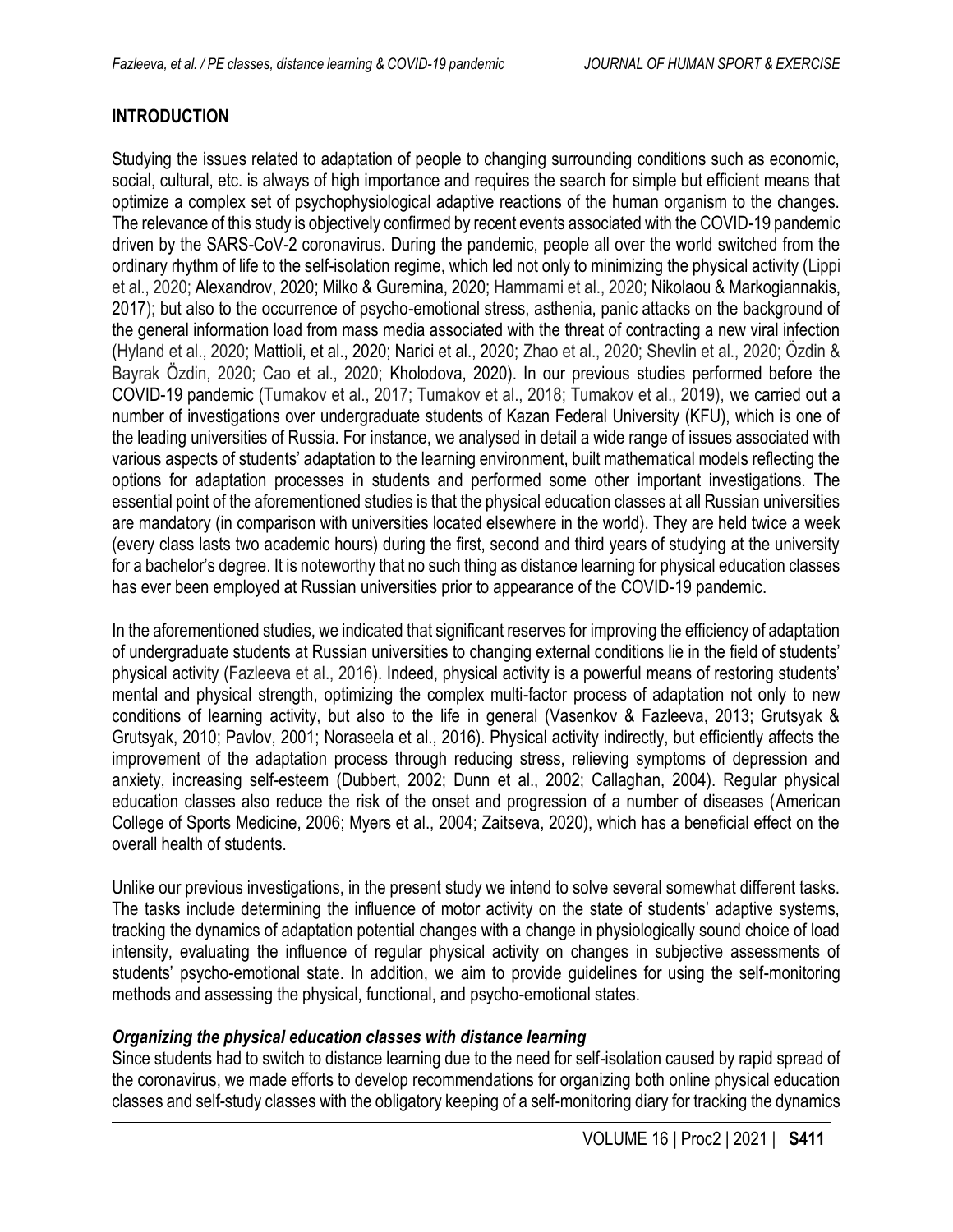of changes in psycho-emotional states, functional states, and physical fitness. As part of the educational process, teachers and students contacted through the Microsoft Teams platform, through which the physical education classes (twice a week according to the schedule) and consultations were held; information and control materials were exchanged.

The contingent of students, whose contact physical education classes were switched to the remote platform, is heterogeneous in terms of physical fitness and health indicators.

Before starting the first year, all students had to pass a mandatory medical examination at the university health clinic and based on the results of the examination, the students were divided into groups for physical education classes in accordance with the recommendations from doctors of the health clinic. Students, who did not have contraindications for physical education classes, were enrolled in the "*main*" group. Students having slight restrictions on the motor regime of classes were recommended to study in the "*preparatory*" group. Students with chronic illnesses, who were prescribed a sparing regime of physical education for medical reasons, were recommended to study in a "*special medical*" group.

It must be emphasized that the goal of practical and methodological training in physical education classes at a Russian university is not only to increase the level of students' physical and functional fitness, i.e., the classes are not simply training sessions like in an afterschool sports club or in a fitness centre. The tasks of teaching in physical education classes are much wider. It is important for teachers to give students the most complete information about the means and methods of physical education, about how they are used, what results can be achieved, how they can be adjusted and to create algorithms for individual classes, of course, reinforcing all this with practical skills. In other words, we strive to satisfy the needs of young people in obtaining socially significant information in the field of physical culture and sports, to teach them how to operate in accordance with their own interests, with individual characteristics and state of health.

Distance learning has made significant adjustments to the content of both training sessions and self-study physical education classes according to quantitative (time) and qualitative (intensity) criteria (Levina, 2020; Beato & Silveira, 2018). At the training sessions, the amount of the methodological component increased, since not all students had the opportunity to actively move during online classes due to technical (lack of a stable Internet signal) and domestic (not enough space) reasons. Since during the scheduled online training sessions the amount of physical activity was small and could not compensate for the increase in the manifestations of hypodynamic, we moved the main training component to self-study classes (held at least twice a week).

This allowed solving the problem with achieving the physiologically necessary amount of physical activity: after all, when organizing self-study classes that do not require an Internet signal, students could individually organize their workouts in accordance with their state of health, level of physical fitness and certain domestic conditions.

All students during the distance learning were required to conduct self-monitoring of their condition twice a week in accordance with the schedule of their physical education classes. In the self-monitoring diaries, students recorded the following subjective indicators: well-being, desire to work, quality of sleep, appetite, pulse rate (at rest (lying in the morning for 1 min), before class, during class (every 20 minutes), after class), as well as indicated the weekly amount of motor activity. The filled anthropometry data were height, weight, blood pressure, body-weight index and target working pulse rate (calculated via the Karvonen formula (Karvonen et al., 1957)). Functional tests performed every two weeks were orthostatic, clinostatic and Ruffier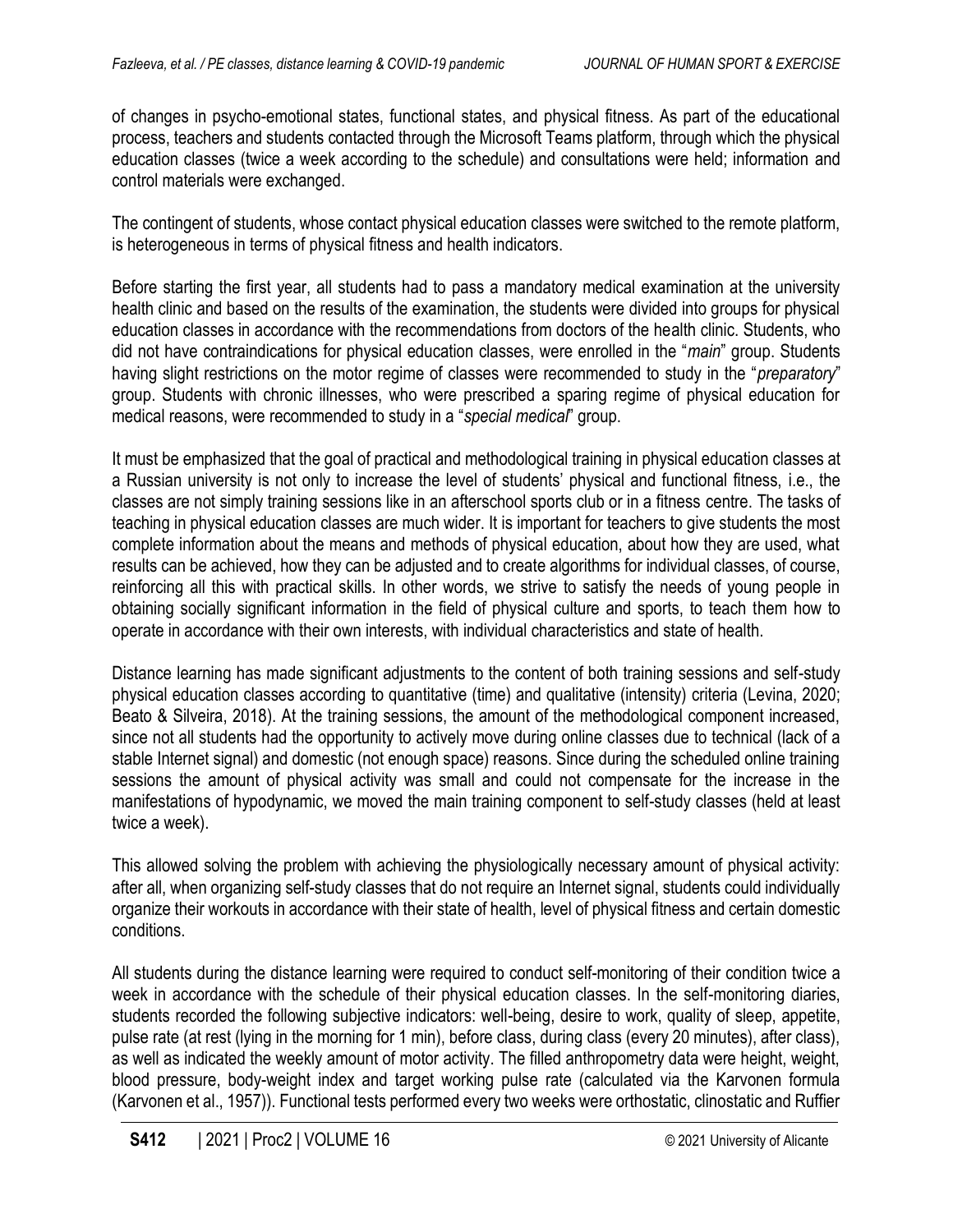test (Tumakov et al., 2018). The results of physical preparation, which included lifting the body from a prone position, push-ups, and flexibility, were recorded on a monthly basis.

#### *Recommendations for physical load for self-studies with account of loads intensity*

During the distance learning, the physical education teacher objectively had no ability to regulate and control the amount of load received by the students during each class. Therefore, in the methodological recommendations for conducting self-studies and keeping a self-monitoring diary, students were recommended to use the Karvonen formula to determine the "*working pulse rate*", the calculation of which allows to individually select and plan the intensity of the load for classes.

For example, we recommend that a student of a special medical group begin classes with a load of low intensity.

The main goal of classes for students with poor health is to train the cardiovascular system (cardio workout), and these students need to work at a heartbeat rate (HBR) of 40-60% of the maximum HBR. Hereinafter, the terms "*heartbeat rate*" and "*pulse rate*" will be considered as interchangeable.

Calculation of the working pulse rate by the Karvonen formula:

$$
HBRw = [(220 - age) - HBRr] \times PIL + HBRr,
$$

where HBRr is pulse rate recommended for cardio workouts.

HBRr is pulse rate at rest (it must be measured in the morning after waking up or after 15 minutes of complete relaxation).

PIL is planned intensity of load, i.e., in our case its value ranges from 40 to 60%. In the formula, we do not use the percent sign % and therefore the coefficient will be in the range from 0.4 to 0.6.

The maximum heartbeat rate is usually calculated by the formula (220-age); therefore, in the formula we take into account the age.

For example, we need to calculate the "*working pulse rate*" for a 20-year-old female who is recommended to do jogging. We calculate the upper and lower bounds, i.e., 40% and 60% of the maximum HBR. Pulse rate at rest is 70 beats per minute.

HBRw =  $[(220 - 20) - 70] \times 0.4 + 70 = 122$  beats/min. This pulse rate will constitute the lower bound.

HBRw =  $[(220 - 20) - 70] \times 0.6 + 70 = 148$  beats/min. This pulse rate will constitute the upper bound.

Thus, for training the cardiovascular system, the student needs to have the pulse rate of 122-148 beats/min. We emphasize that the heartbeat rate must be increased gradually. Measurement of the pulse rate is carried out in 3-5 minutes after the beginning of cardio workout, then as necessary or if the student feels well. Certainly, for a student with poor health, to have training in a specified intensity zone at this stage of classes with a gradual increase in heartbeat rate values at loading to the upper bound of the indicated corridor of values will be optimal.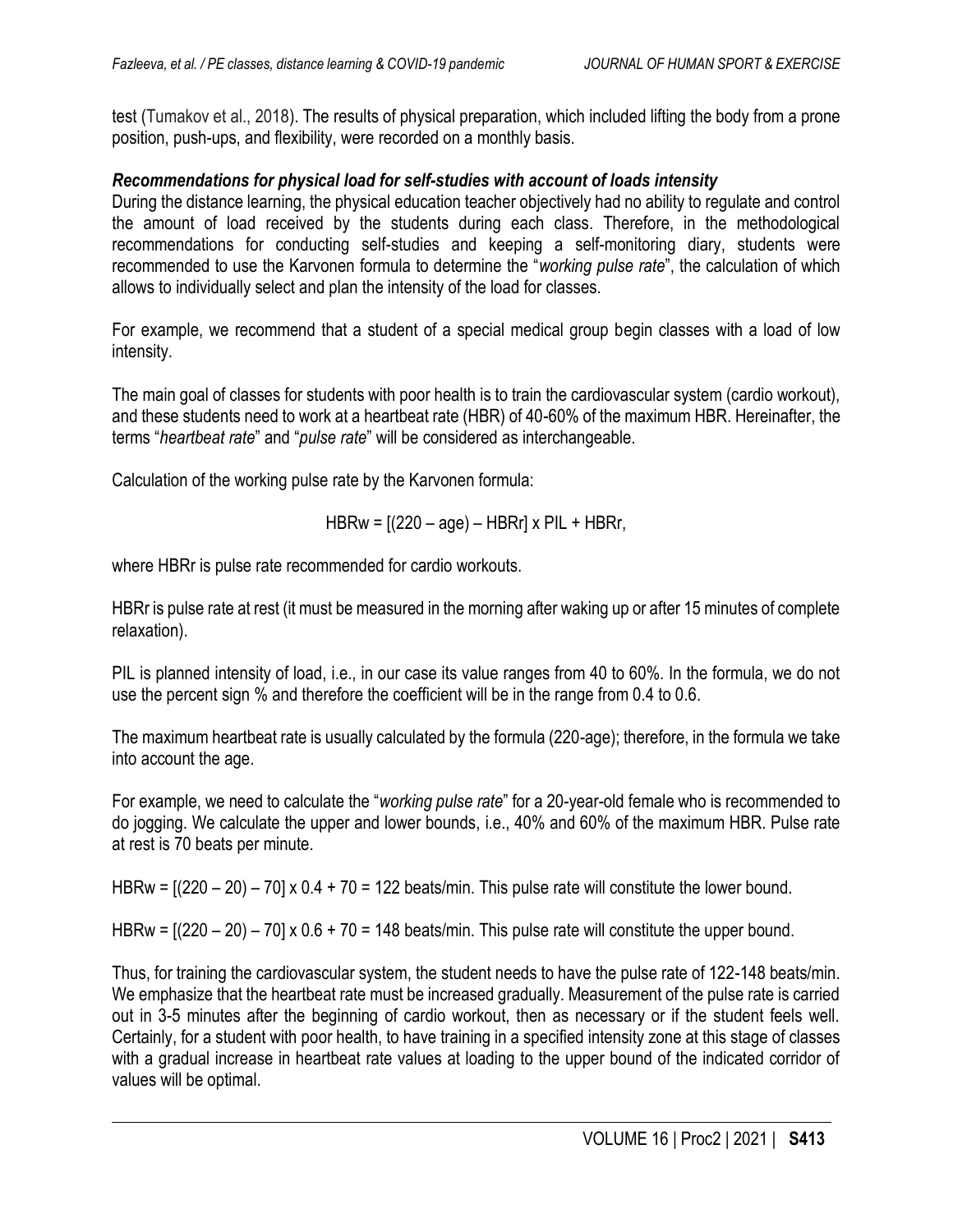It is clear that for students with higher health indicators (preparatory and main groups), loads of higher intensities should be recommended.

The Karvonen method shows some averaged values of training zones, and it is not absolutely accurate, but as a guideline for determining the load intensity, it works just fine.

According to the available classification that is based on the ranges of heartbeat rate indicators, five zones of training load intensity are usually distinguished (Swaim, 2012).

Aerobic recovery zone (zone 1, healthy heart zone). The load intensity of 40-60% or 50-60% (of the maximum heartbeat rate) is considered suitable for warming up, restoring the body and for those who are just starting physical education classes. These pulse rate values correspond to the pulse rates during a normal walk.

Aerobic developing zone (zone 2, temperate zone), i.e., a moderate intensity exercise zone – 60-70% of maximum heartbeat rate. In this zone, active fat burning begins.

Mixed aerobic-anaerobic zone (zone 3, aerobic zone), i.e., a high intensity load zone – 70-80% of maximum heartbeat rate. Intensive fat burning occurs in this zone and endurance develops.

Anaerobic-glycolytic zone (zone 4, threshold zone), i.e., a submaximal intensity load zone - 80-90% of maximum heartbeat rate. The development of physical endurance takes place.

Anaerobic-lactate zone (zone 5, red line zone), i.e., a maximum intensity load zone. Heartbeat rate indicators are 90-100% of the maximum heartbeat rate.

#### **RESULTS AND DISCUSSION**

From students involved in distance learning, we formed two groups of the Institute of Philology and Intercultural Communication of KFU, namely a virtual control group consisting of 90 students and an experimental group also consisting of 90 students with the total number of students in the two groups equal to 180. Each of the groups included 30 students of the main group (practically healthy), 30 students of the preparatory group (with slight disorders in health condition), and 30 students of the special group with confirmed diseases of various nosology.

In the control groups, students were engaged in physical education, fulfilling the general requirements: they filled out a self-monitoring diary, conducted recommended tests to assess functional and physical fitness. Calculation of the "*working pulse rate*" according to the Karvonen formula gave students the opportunity to determine and select the amount and intensity of physical activity in the self-study process.

An analysis of the pulse rate dynamics data of students in control groups, reflected in self-monitoring diaries, showed that only 38% of students in the main group arranged their classes in accordance with individual data obtained by calculating the "*working pulse rate*" zone using the Karvonen formula. These students not only studied in the recommended zones, but also adhered to the dynamics of increasing the load. Students of the preparatory group showed a similar result – 39%. Most students of a special medical group chose a less intensive load for classes (stretching in combination with breathing exercises; walking), therefore only 26% of students provided reports on training in the "*working pulse rate*" zone with progressive dynamics.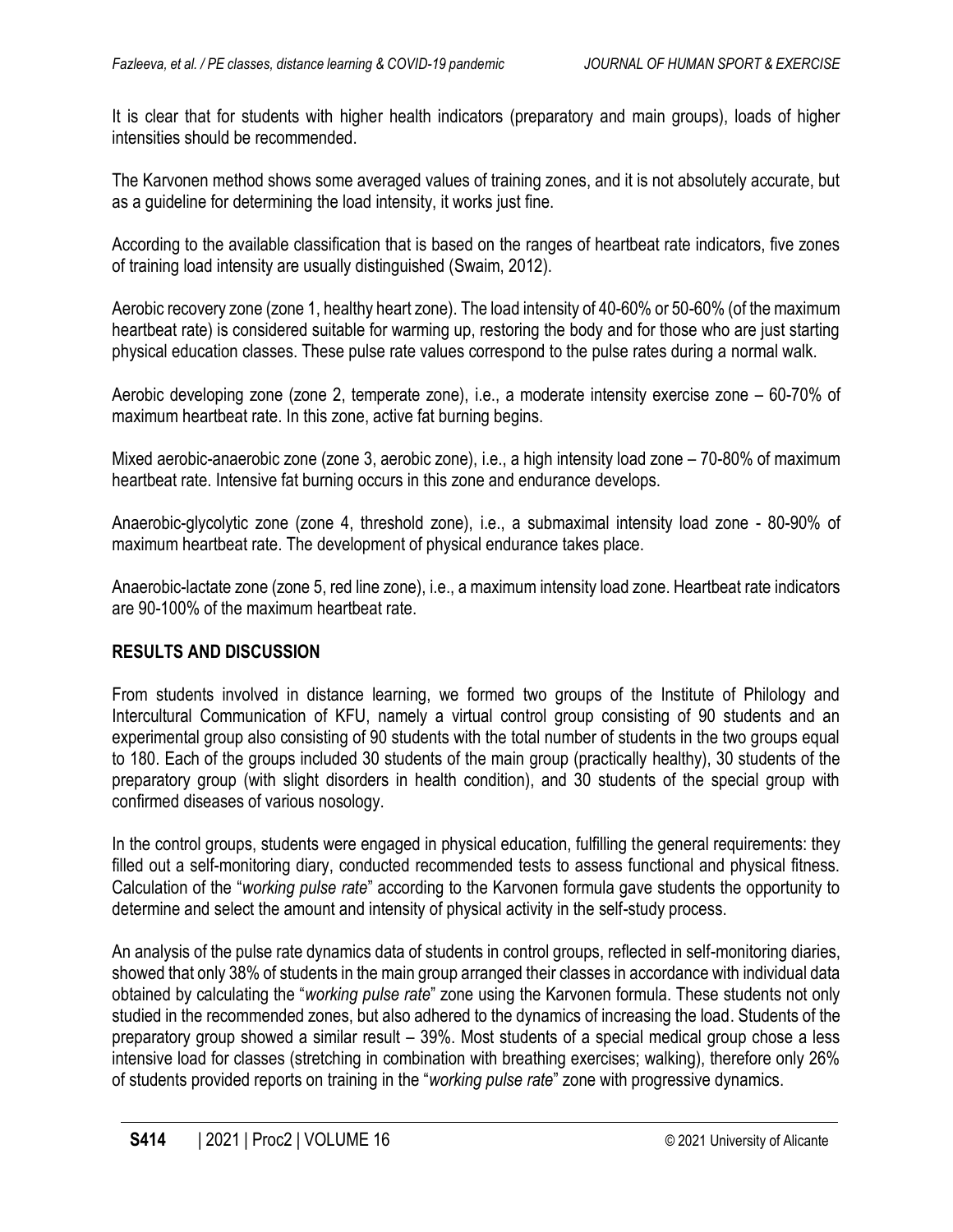In the experimental group, the requirements for the performance of motor tasks in the process of self-studies were set not in a recommendatory form, but rather in a requirement form. After students self-assessed the functional indicators of the cardiovascular system and provided data to the teacher, the students were given individual instructions: what pulse rate value they need to achieve during the classes, how much time they need to be trained with maintaining such a heartbeat rate, by how much and when it is permissible to increase the load.

When developing recommendations for students on alternation and duration of exercises in each intensity zone during physical education, we focused on works of several researchers (Baronenko & Rapoport, 2013).

In the aerobic recovery zone of the lowest intensity load, one can work for a long time: from 15 minutes to several hours. However, the effect of training will be observed only among the weakest and most unprepared students. Therefore, we most often use this load zone for warming up or for restoring functional indicators after physical education classes.

Training in the moderate intensity load zone, i.e., aerobic developing zone can last from 20-30 minutes to two or more hours.

Work of high intensity in a mixed aerobic-anaerobic zone lasts at least 3-5 minutes and does not exceed 20- 30 minutes. It is a fairly high load.

In the zone of submaximal intensity, work lasts from 20-30 seconds to 3-5 minutes.

In the zone of maximum intensity, the duration of work usually does not exceed 20-30 seconds. An example of such a load is short distance running; 50 m swimming; 500 m bike race, lifting and holding the bar of maximum weight. Most often, this is a competitive load, sprints, etc. During a regular training session, a student with a very high level of physical fitness can perform such a load several times.

When planning the workload for students, we also took into account the fact that the duration of a physical education class is 90 minutes, and the time for a self-study during extracurricular hours can be increased to 120 minutes.

Studying the level of psycho-emotional state of students using the HAM method (health, activity, and mood) (Il'in, 2005) showed that the level of students' health at the beginning of the distance learning period approaches the lower limit of average values (average score is 4.17). The results according to the criteria "*mood*" and "*activity*" are also low, which are equal to 3.98 and 4.05, respectively. Such results indicate an unstable state and are explained by an increase in the level of anxiety, instability of the general situation, a sharp change in living and learning conditions, strict requirements for self-isolation, uncertainty in terms of the perspectives for the development of events, etc.

Thereafter, we tracked subjective assessments of indicators of mood, health, and activity according to the data in self-monitoring diaries of the students.

Thus, after revealing that due to changes in the epidemiological situation that dramatically had changed the usual way of life and study, psycho-emotional stress and anxiety of students increased. Based on the data from self-monitoring diaries, reflecting the individual dynamics of functional indicators (HBR, arterial blood pressure (ABP), etc.), we suggested that the students of the experimental group dose the regime of motor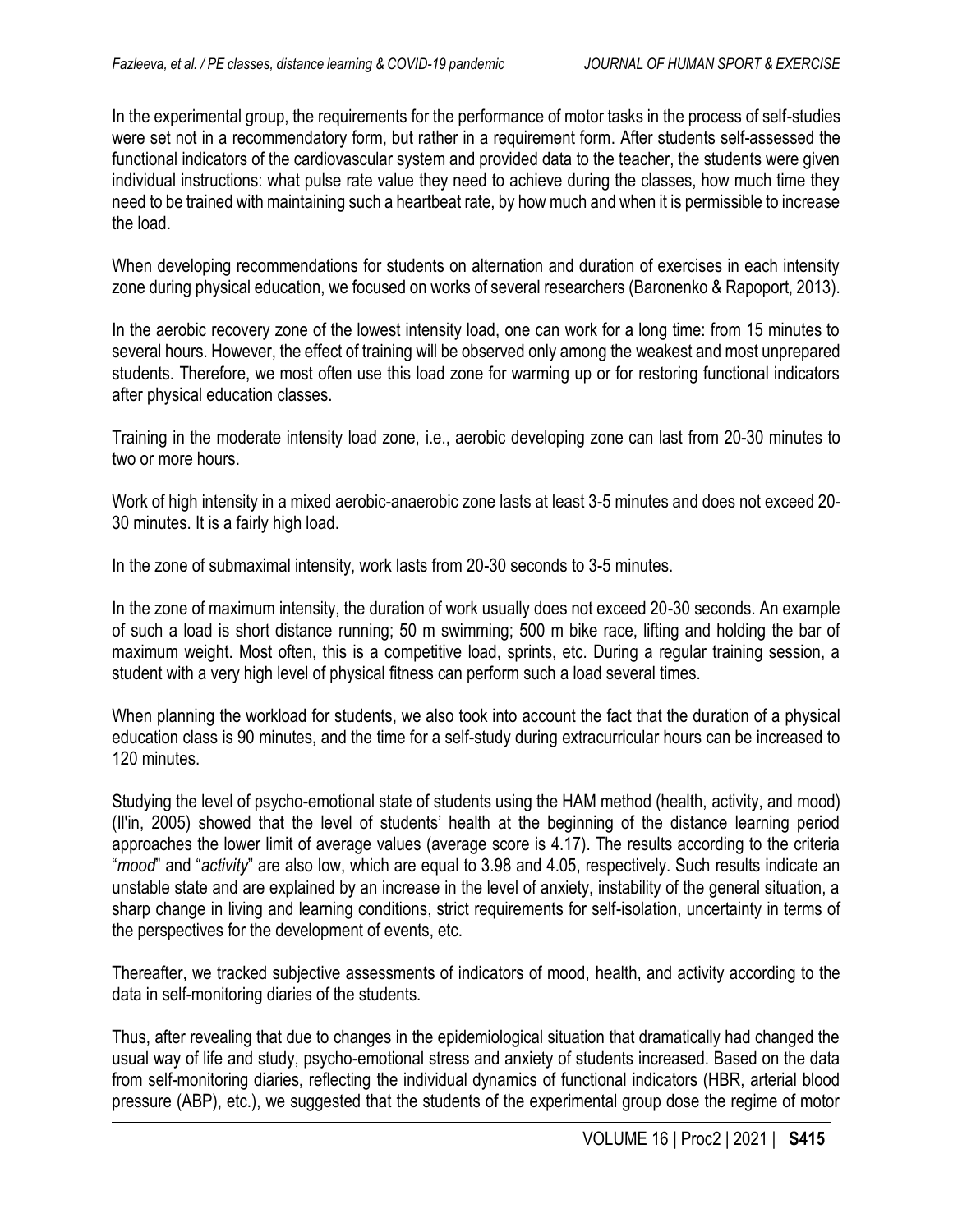loads, controlling their intensity. Since, in our opinion, such physical education classes will not only improve the psycho-emotional state, but also have both a stimulating effect on the operation of functional systems and optimization of the adaptive capabilities of the human organism as a whole.

We provided individually to each student in a chat our recommendations on selecting the load intensity as well as recommendations on its dynamics. In a general averaged form, data on the time boundaries of the intensity zones, which must be adhered to in the process of self-study in physical education classes for students with different levels of health, functional condition, and physical fitness, are presented in Table 1.

| Groups of<br>students | Recommended total duration of stay in load intensity zones per session (in<br>minutes) |            |                |            |           |  |  |  |  |
|-----------------------|----------------------------------------------------------------------------------------|------------|----------------|------------|-----------|--|--|--|--|
| differentiated for    | Aerobic                                                                                | Aerobic    | Mixed aerobic- | Anaerobic  | Anaerobic |  |  |  |  |
| medical reasons       | recovery                                                                               | developing | anaerobic      | glycolytic | lactate   |  |  |  |  |
| Special               | 25-60                                                                                  | $15 - 30$  | $4 - 10$       |            |           |  |  |  |  |
| Preparatory           | 40-90                                                                                  | 25-45      | $8 - 20$       | $2 - 5$    |           |  |  |  |  |
| Main                  | 60-120                                                                                 | $30 - 60$  | $12 - 30$      | $4 - 10$   | $40 - 3$  |  |  |  |  |

|  |  |  |  | Table 1. Total duration of stay in the load intensity zones during one session. |
|--|--|--|--|---------------------------------------------------------------------------------|
|  |  |  |  |                                                                                 |
|  |  |  |  |                                                                                 |

Certainly, the intensity should increase gradually, and the inclusion of the load from higher zones should be interval (i.e., alternation of the load intervals of high and low intensity). At the same time, constant monitoring of functional indicators (HBR, ABP, etc.) is necessary, which can be used to determine how the functional systems of the organism are trained and how the formation of adaptive reserves occurs.

The adaptive capabilities of a living system represent one of the fundamental properties of an organism, a criterion of its health level, as well as an indicator of its viability (Kershengolts & Kolosova, 2016). Therefore, we consider this integrative criterion as most informative for studying the dynamics of the state of the functional systems of the organisms of students involved in physical education (Tumakov et al., 2018). To determine the state of adaptive capabilities and their dynamics in students in the control group, we used the method of qualitative and quantitative assessment proposed by R.M. Bayevsky and identified four levels of adaptation as follows: "*satisfactory adaptation*", "*tension of adaptation*", "*unsatisfactory adaptation*" and "*adaptation failure*" (Tumakov et al., 2018; Baevsky, 1987).

The level of adaptation was evaluated by the value of the adaptation potential (AP), which is calculated by the following formula:

AP (in points) = 0.011 (HBR) + 0.014 (SAP) + 0.008 (DAP) + 0.014 (age in years) + 0.009 (body weight, kg) - 0.009 (body length, cm) - 0.27,

Where HBR is heartbeat rate (per minute); SAP is systolic arterial pressure (mm Hg); DAP is diastolic arterial pressure (mm Hg). All values of indicators are taken from self-monitoring diaries of students in the control and experimental groups.

Table 2 lists the calculations data after three measurements, which are most informative for our study. The control group worked in the normal mode and the students of the group determined the amount of loads on their own. The experimental group worked with the control of dynamics of the load's intensity.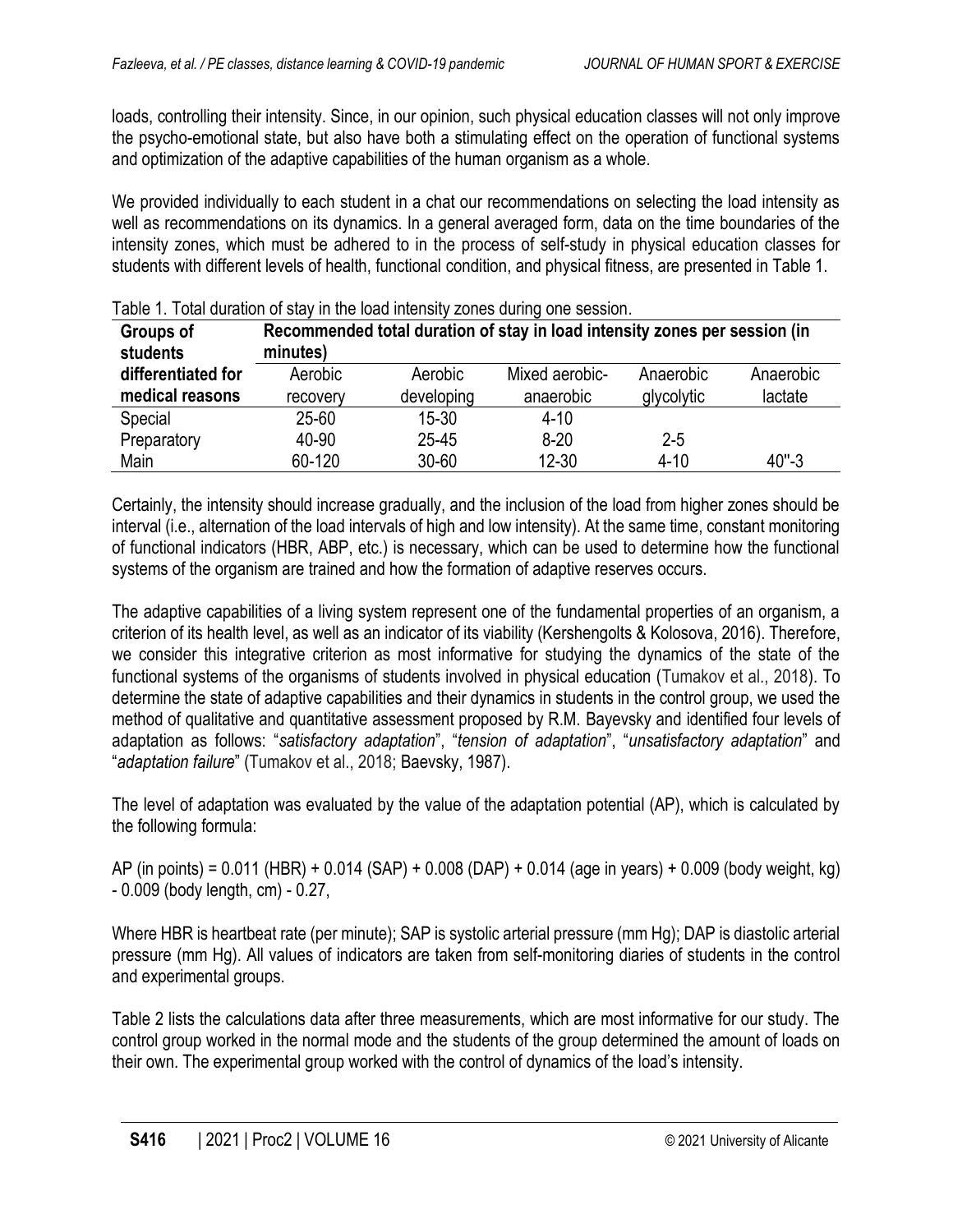|                     |                               |    |    | Number of students for each level of adaption in various groups |    |                               |    |                                   |                |                             |    |
|---------------------|-------------------------------|----|----|-----------------------------------------------------------------|----|-------------------------------|----|-----------------------------------|----------------|-----------------------------|----|
|                     | Number of                     |    |    | Satisfactory<br>adaptation<br>$AP \leq 2.10$                    |    | Ш<br>Tension of<br>adaptation |    | Ш<br>Unsatisfactory<br>adaptation |                | IV<br>Adaptation<br>failure |    |
|                     | students in<br>various groups |    |    |                                                                 |    |                               |    |                                   |                |                             |    |
| Serial number       |                               |    |    |                                                                 |    |                               |    |                                   |                |                             |    |
| indicating time     |                               |    |    |                                                                 |    | $AP = 2.113.20$               |    | $AP = 3.214.30$                   |                | $AP \geq 4.30$              |    |
| point               | Group                         |    |    |                                                                 |    |                               |    |                                   |                |                             |    |
|                     | type for                      | C. | E. | C.                                                              | Ε. | C.                            | Ε. | C.                                | Е.             | C.                          | Е. |
|                     | medical                       |    |    |                                                                 |    |                               |    |                                   |                |                             |    |
|                     | reason                        |    |    |                                                                 |    |                               |    |                                   |                |                             |    |
| 1 (Beginning of     | Main                          |    |    | 22                                                              | 20 | 6                             | 7  | 2                                 | 2              |                             |    |
| distance learning   | Prep.                         | 30 | 30 | 18                                                              | 19 | 8                             | 9  | 3                                 | $\overline{2}$ |                             | 0  |
| period)             | Spec.                         |    |    | 14                                                              | 15 | 9                             | 9  | 5                                 | 4              | 2                           | 2  |
| 2 (Middle of        | Main                          |    |    | 15                                                              | 19 | 11                            | 8  | 3                                 | 3              |                             | 0  |
| distance learning   | Prep.                         | 30 | 30 | 11                                                              | 19 | 12                            | 8  | 4                                 | 3              | 3                           | 0  |
| period)             | Spec.                         |    |    | 9                                                               | 14 | 14                            | 10 | 4                                 | 2              | 3                           | 0  |
| 3 (End of semester  | Main                          |    |    | 18                                                              | 23 | 11                            | 6  |                                   |                |                             | 0  |
| and end of distance | Prep.                         | 30 | 30 | 14                                                              | 23 | 12                            | 6  |                                   |                |                             |    |
| learning period)    | Spec.                         |    |    | 12                                                              | 20 | 12                            |    |                                   |                |                             | 0  |

Table 2. Dynamics of adaptation potential of students during distance learning from 23.03.2020 until 31.05.2020.

*Note: C. = Control group. E. = Experimental group.*

As can be seen from the calculations, for a relatively short period of distance learning, students of the experimental group, for whom physical activity was individually regulated and the loads intensity was selected with account of peculiarities of their functional systems, showed a higher level of adaptation in comparison with students of the control group.

It is also worth noting the positive dynamics in the psycho-emotional state of students, the dynamics of which was tracked through the self-monitoring diaries. Students of the control and experimental groups reported the interdependence of their mood, health, desire to learn and to be active on the quantity and quality of physical education classes. Classes of sufficient intensity improved mood, relieved anxiety, and increased the positive perception of the world. Students reported normalization of sleep and appetite.

#### **CONCLUSIONS**

From the students switched to distance learning, one control group and one experimental group were formed with 90 students in each of the groups totalling 180 students. Each of the groups included 30 students of the main group, 30 students of the preparatory group, and 30 students of the special medical group with various diseases. In the control group, the students were engaged in physical education classes assessing their heartbeat rate according to Karvonen's formula.

The analysis of data on the dynamics of pulse rates of students of the control group showed that only 38% of the students in the main group structured their classes in accordance with the individual data. These students not only worked in the recommended heartbeat rate zones, but also adhered to the dynamics towards increasing the load. Students of the preparatory group demonstrated a similar result, which is 39%. Most of the students of the special medical group chose a low-intensity load for classes (stretching in combination with breathing exercises, walking); therefore, the results of classes in the zone of "*working pulse rate*" with progressive dynamics were obtained in the reports of only 26% of students.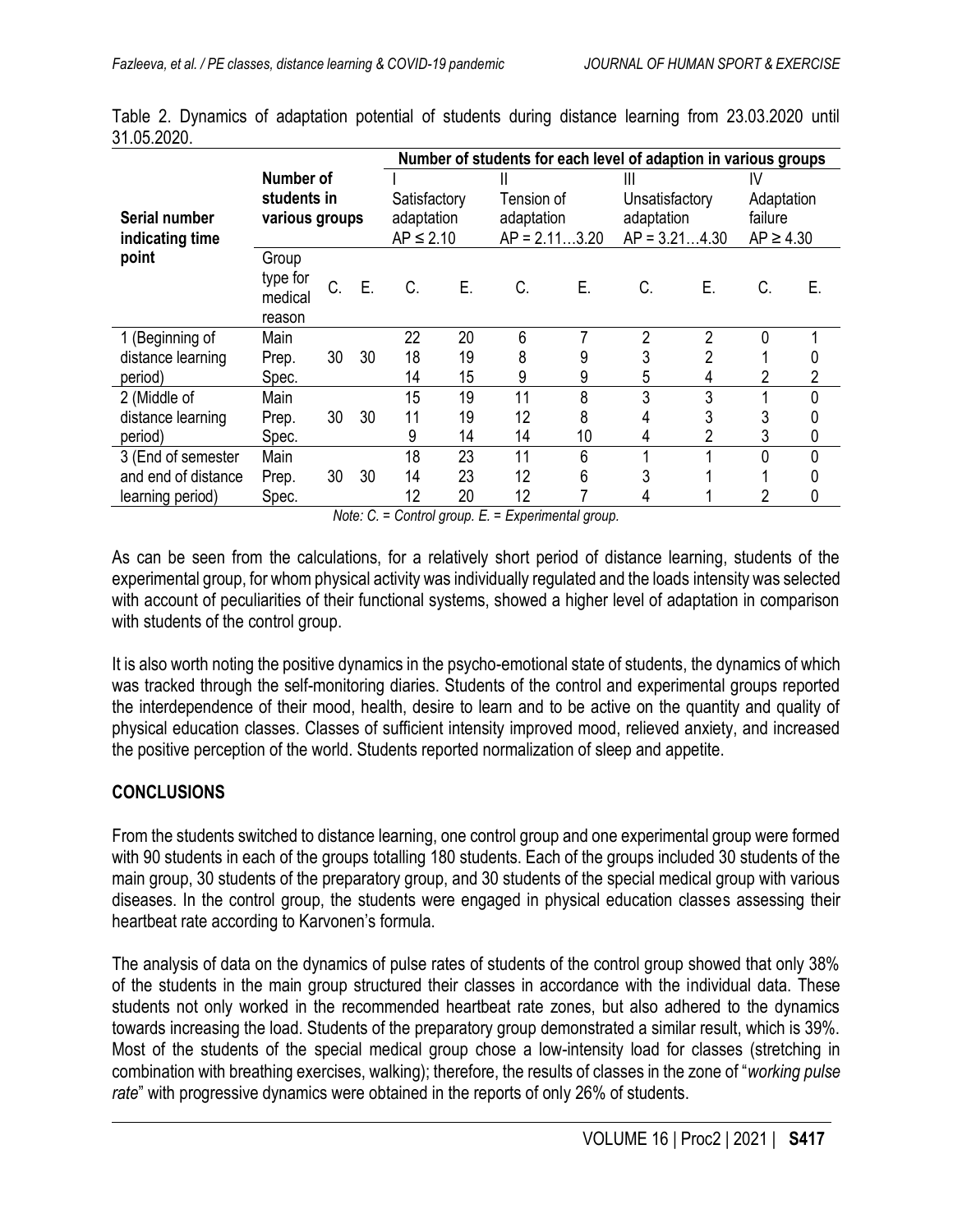During the period of distance learning (a little more than two months), the students of the experimental group, whose physical activity was regulated individually, and whose intensity of the load was selected with account of peculiarities of the work of their functional systems, showed a level of adaptation higher than that of students of the control group. Students of both groups noted the interdependence of their mood and wellbeing on the quantity and quality of physical education lessons. Exercises of sufficient intensity improved mood, relieved feelings of anxiety, and increased the positivity of perception of the surrounding environment.

### **ACKNOWLEDGEMENTS**

The work is performed according to the Russian Government Program of Competitive Growth of Kazan Federal University.

#### **REFERENCES**

- Alexandrov, A.Yu. (2020). Motor activity of full-time students of the law university aged 18-22 during the pandemic", Collection of Articles of the Second All-Russian Scientific and Practical Conference "Education, Upbringing and Pedagogy: Traditions, Experience, Innovations", Penza, International Centre for Scientific Cooperation "Science and Education", 117-122. [in Russian].
- Allen, J.T., Drane, D.D., Byon, K.K., & Mohn, R.S. (2010). Sport as a vehicle for socialization and maintenance of cultural identity: International students attending American universities. Sport Management Review, 13(4), 421-434. <https://doi.org/10.1016/j.smr.2010.01.004>
- American College of Sports Medicine. (2006). ACSM's guidelines for exercise testing and prescription, 7th ed., Philadelphia, PA, Lippincott Williams & Wilkins.
- Baevsky, R.M. (1987). Evaluation of the effectiveness of preventive measures based on measuring the adaptation potential of the blood circulatory system. Healthcare of the Russian Federation, 8, 8-10. [in Russian].
- Baronenko, V.A., & Rapoport, L.A. (2013). Health and physical culture of a student: textbook, 2nd ed.., Moscow: Alpha-M: NITs INFRA-M. [in Russian].
- Beato, C., & Silveira, A. (2018). Some Conceptual Basis for Crime Prevention in Brazil and USA: Generic Public Policies and Control Crime Programs. International Journal of Criminology and Sociology, 7, 184-195. <https://doi.org/10.6000/1929-4409.2018.07.13>
- Callaghan, P. (2004). Exercise: A neglected intervention in mental health care?". Journal of Psychiatric and Mental Health Nursing, 11, 476-483. <https://doi.org/10.1111/j.1365-2850.2004.00751.x>
- Cao, W., Fang, Z., Hou, G., Han, M., Xu, X., Dong, J., & Zheng, J. (2020). The psychological impact of the COVID-19 epidemic on college students in China. Psychiatry research, 112934. <https://doi.org/10.1016/j.psychres.2020.112934>
- Dubbert, P.M. (2002). Physical activity and exercise: Recent advances and current challenges. Journal of Consulting and Clinical Psychology, 70, 526-536. <https://doi.org/10.1037/0022-006X.70.3.526>
- Dunn, A.L., et al., (2002). The DOSE study: A clinical trial to examine efficacy and dose response of exercise as treatment. Controlled Clinical Trials, 23(5), 584-603. [https://doi.org/10.1016/S0197-](https://doi.org/10.1016/S0197-2456(02)00226-X) [2456\(02\)00226-X](https://doi.org/10.1016/S0197-2456(02)00226-X)
- Fazleeva, E. V., Shalavina, A. S., Pasmurov, G. I., & Rahimov, M. I. (2016). Physical training at university as a means of adaptation of foreign students to the study in different cultural environment. The Social Sciences (Pakistan), 11(4), 500-501.
- Grutsyak, N.B., & Grutsyak, V.I. (2010). Physical culture as a powerful factor promoting adaptation of international students at the university. Physical Education of Students, 2, 37-39. [in Russian].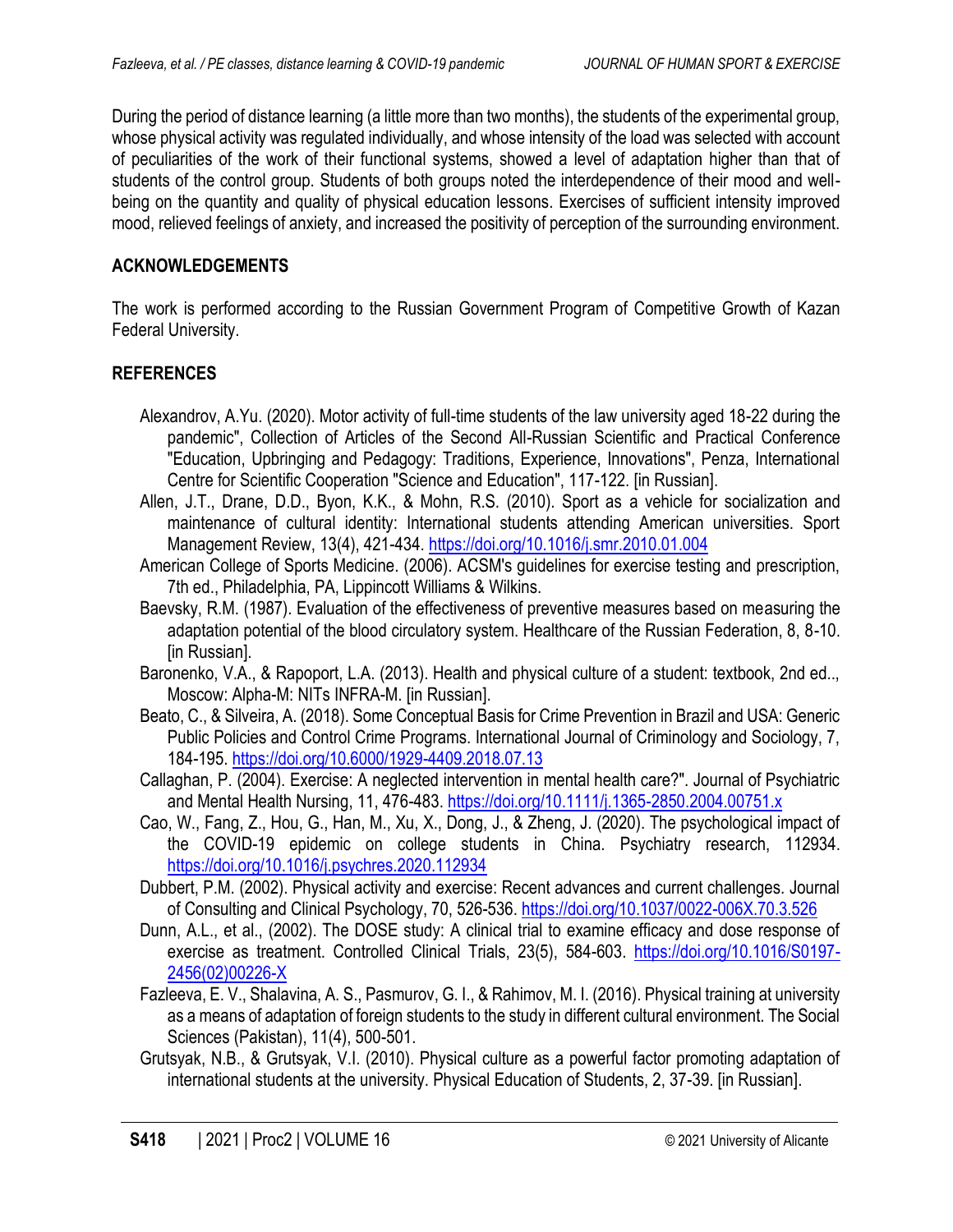- Hammami, A., Harrabi, B., Mohr, M., & Krustrup, P. (2020). Physical activity and coronavirus disease 2019 (COVID-19): specific recommendations for home-based physical training. Managing Sport and Leisure, 1-6. <https://doi.org/10.1080/23750472.2020.1757494>
- Hyland, P., Shevlin, M., McBride, O., Murphy, J., Karatzias, T., Bentall, R., & Vallières, F. (2020). Anxiety and depression in the Republic of Ireland during the COVID-19 pandemic. PsyArXiv. <https://doi.org/10.1111/acps.13219>
- Il'in, E.P. (2005). Psychophysiology of Human State, Saint Petersburg. Russia: Piter Publishing House. [In Russian].
- Karvonen, M.J., Kentala, E., & Mustala, O. (1957). The effects of training on heart rate; a longitudinal study. Annales Medicinae Experimentalis et Biologiae Fenniae, 35(3), 307-315.
- Kershengolts, B.M., & Kolosova, O.N. (2016). Aging process of reducing the adaptation potential of the organism as a self-regulating system. International Journal of Applied and Fundamental Research, 9(1), 46-52. [in Russian].
- Kholodova, Yu.B. (2020). Features of anxiety associated with the COVID-19 pandemic in different age groups. International Journal of Medicine and Psychology, 3(2), 114-117,. [in Russian].
- Levina, I. (2020). Remote educational technologies in the organization of online training. Norwegian Journal of development of the International Science, 42, 66-70. [in Russian].
- Lippi, G., Henry, B. M., & Sanchis-Gomar, F. (2020). Physical inactivity and cardiovascular disease at the time of coronavirus disease 2019 (COVID-19). European Journal of Preventive Cardiology, 2047487320916823. <https://doi.org/10.1177/2047487320916823>
- Mattioli, A.V. et al. (2020). COVID-19 pandemic: the effects of quarantine on cardiovascular risk. European Journal of Clinical Nutrition, 74, 852-855. <https://doi.org/10.1038/s41430-020-0646-z>
- Milko, M.M., & Guremina, N.V. (2020). Students physical activity investigation in conditions of distance learning and self-isolation. Modern High Technologies, 5, 195-200. [in Russian]. <https://doi.org/10.17513/snt.38056>
- Myers, J. et al. (2004). Fitness versus physical activity patterns in predicting mortality in men. American Journal of Medicine, 117, 912-918. <https://doi.org/10.1016/j.amjmed.2004.06.047>
- Narici, M., (2020). Impact of sedentarism due to the COVID-19 home confinement on neuromuscular, cardiovascular and metabolic health: Physiological and pathophysiological implications and recommendations for physical and nutritional countermeasures. European Journal of Sport Science, 1-22. <https://doi.org/10.1080/17461391.2020.1761076>
- Nikolaou, E., & Markogiannakis, G. (2017). Greek preschool teachers' perceptions about the effective strategies for bullying prevention in preschool age. International journal of criminology and sociology, 6, 172-177. <https://doi.org/10.6000/1929-4409.2017.06.18>
- Noraseela, M.K., Yusof, A.A., & Shah, P.M. (2016). Sport activity and cultural integration of international students in University Putra Malaysia. International Journal of Academic Research, 3(2), 1-9.
- Özdin, S., & Bayrak Özdin, Ş. (2020). Levels and predictors of anxiety, depression and health anxiety during COVID-19 pandemic in Turkish society: The importance of gender. International Journal of Social Psychiatry.<https://doi.org/10.1177/0020764020927051>
- Pavlov, S.E. (2001). Fundamental of the theory of adaptation and sports training. Theory and Practice of Physical Culture, 1, 32-38. [in Russian].
- Shevlin, M., McBride, O., Murphy, J., Miller, J. G., Hartman, T. K., Levita, L., ... & Bennett, K. M. (2020). Anxiety, Depression, Traumatic Stress, and COVID-19 Related Anxiety in the UK General Population During the COVID-19 Pandemic. <https://doi.org/10.31234/osf.io/hb6nq>
- Swaim, D. (2012). Heart Education: Strategies, Lessions, Science, and Technology for Cardiovascular Fitness, USA, Human Kinetics.